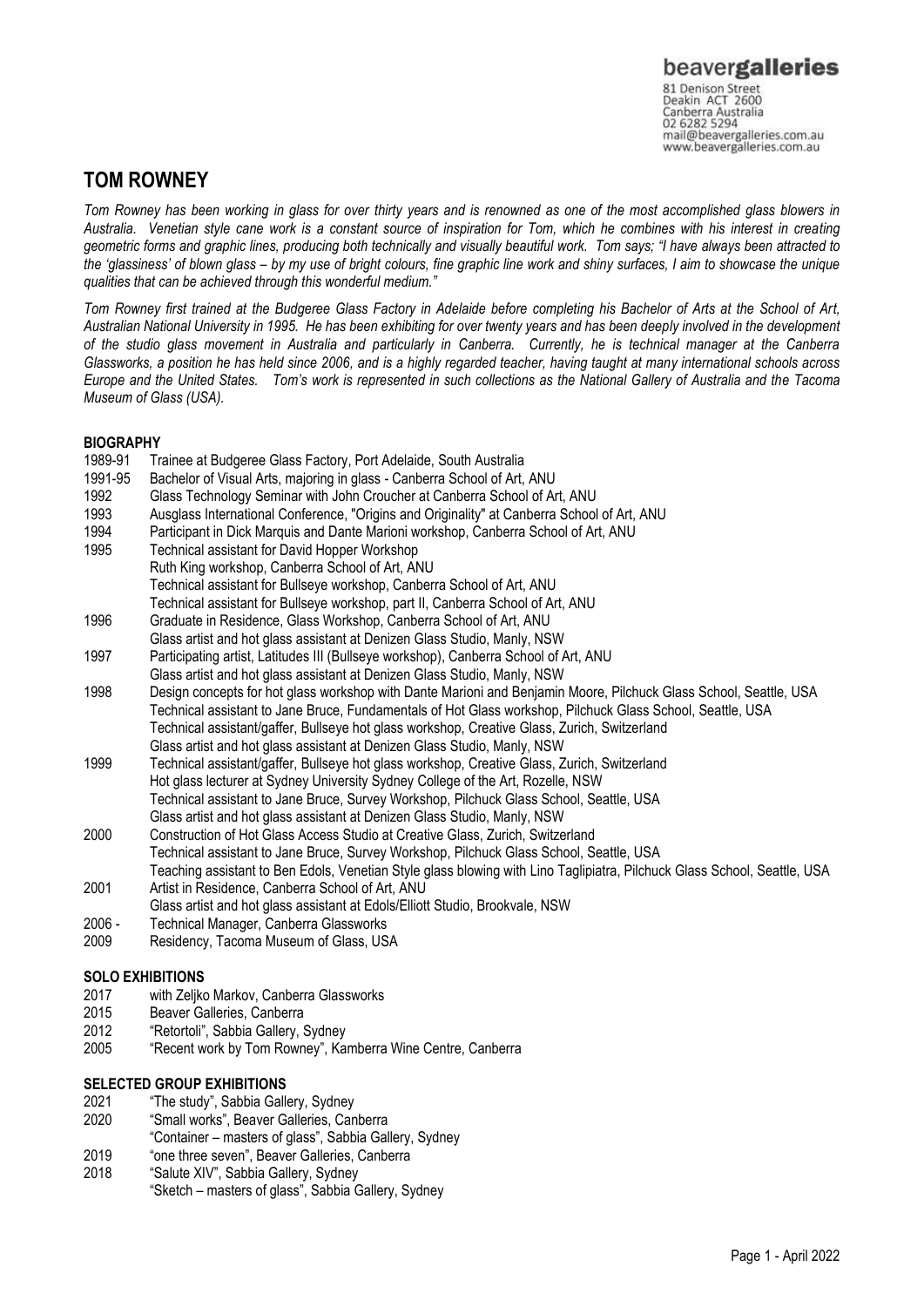**beavergalleries**<br> **S1 Denison Street**<br>
Deakin ACT 2600<br>
Canberra Australia<br>
02 6282 5294<br>
mail@beavergalleries.com.au<br>
www.beavergalleries.com.au

|                             | "Confluence", Canberra Glassworks                                                                                            |
|-----------------------------|------------------------------------------------------------------------------------------------------------------------------|
| 2017                        | "Chandelier", Canberra Glassworks                                                                                            |
|                             | "Salute XIII", Sabbia Gallery, Sydney                                                                                        |
| 2016                        | "Miniatures", BILK, Canberra                                                                                                 |
|                             | "Salute XII", Sabbia Gallery, Sydney                                                                                         |
| 2015                        | "Small works", Beaver Galleries, Canberra                                                                                    |
|                             | "Palette - Masters of Glass", Sabbia Gallery, Sydney                                                                         |
|                             | "Salute XI", Sabbia Gallery, Sydney                                                                                          |
| 2014                        | "Salute X", Sabbia Gallery, Sydney                                                                                           |
| 2012                        | Tom Malone Prize, Art Gallery of Western Australia, Perth                                                                    |
| 2011                        | "Geometry", Sabbia Gallery, Sydney                                                                                           |
| 2010                        | "Master works in miniature", Kirra Gallery, Melbourne                                                                        |
|                             | "10 Contemporary Australian Glass Artists: A Glass Act", Australian Galleries, Melbourne                                     |
| 2009                        | "Out of the Furnace", Narek Galleries, NSW                                                                                   |
|                             | "Glass Miniatures", Workshop Bilk, Queanbeyan, NSW                                                                           |
|                             | Ranamok Glass Prize                                                                                                          |
|                             | Tom Malone Prize, Perth                                                                                                      |
| 2008                        | Kirra Gallery, Melbourne                                                                                                     |
|                             | "Glass Miniatures", Workshop Bilk, Queanbeyan, NSW                                                                           |
| 2007                        | "Heartland", Canberra Glassworks                                                                                             |
|                             | "Australian Glass", Gaffer Gallery, Hong Kong                                                                                |
|                             | "Limited Lines", Canberra Glassworks                                                                                         |
| 2006                        | "Distant Connections", Pismo Gallery, Colorado, USA                                                                          |
|                             | Sabbia Gallery, Sydney                                                                                                       |
| 2005                        | "Novizio – innovative Australian glass", Sabbia Gallery, Sydney                                                              |
|                             | "Seeds of light", School of Art, Australian National University, Canberra                                                    |
| 2004                        | "Australian & New Zealand Contemporary Glass", Global Art Venue, Seattle, USA                                                |
|                             | Ranamok Glass Show                                                                                                           |
| 2003                        | "Goblet Competition", Alder Gallery, Oregon, USA<br>Ranamok Glass Prize                                                      |
|                             |                                                                                                                              |
| 2002<br>2001                | with Ben Edols and Kathy Elliott, Beaver Galleries, Canberra                                                                 |
|                             | "Interiors: Objects and Ideas", Object Gallery, Sydney<br>Stephen Procter Memorial Fund Exhibition, Sydney                   |
| 2000                        | "Essentially Canberra", Hsinchu Glass Festival, Taiwan, Singapore                                                            |
| 1999                        | "In the Venetian Style", exhibited as part of the Italian Festival, Adelaide                                                 |
|                             | Group show, Quadrivium, Sydney                                                                                               |
|                             | "Canberra Glass 1999", Beaver Galleries, Canberra                                                                            |
| 1998                        | "Essentially Canberra" Aperto Vetro, International New Glass 1998, Venice, Italy, also toured through Australia and the      |
|                             | <b>USA</b>                                                                                                                   |
| 1997                        | "Latitudes II", travelling exhibition to Sydney, Canberra and Portland, USA                                                  |
|                             | International Student Show, exhibited as part of the Venice Biennale, Venice, Italy                                          |
|                             | "Latitudes III', travelling exhibition around Australia, Japan and the USA                                                   |
| 1995                        | "I think I can I know I can" - Foyer Gallery, Canberra School of Art, ANU Institute of the Arts Ausglass Student Show - Main |
|                             | Gallery, Underdale Arts College, Adelaide                                                                                    |
|                             | "Handle like eggs", Glass Workshop Graduate Exhibition, Beaver Galleries, Canberra                                           |
| 1994                        | "The Great Goblet Show" - Glass Artist's Gallery, Glebe                                                                      |
| 1993                        | Ausglass Student Show - Canberra Contemporary Art Space                                                                      |
| 1988                        | South Australian Matriculation Art Show - Foyer gallery, South Australian Education Department, Adelaide                     |
|                             |                                                                                                                              |
| <b>AWARDS / COMMISSIONS</b> |                                                                                                                              |

- 2010 New Work Grant, Australia Council
- 2004 New Work Grant, Australia Council
- 2002 Scholarship, Pilchuck Glass School, USA

# **PUBLICATIONS**<br>2010 *Craft*

- 2010 *Craft Arts International*, Issue 78
- 2009 *Craft Arts International*, Issue 77
- 2007 *Craft Arts International*, Issue 70